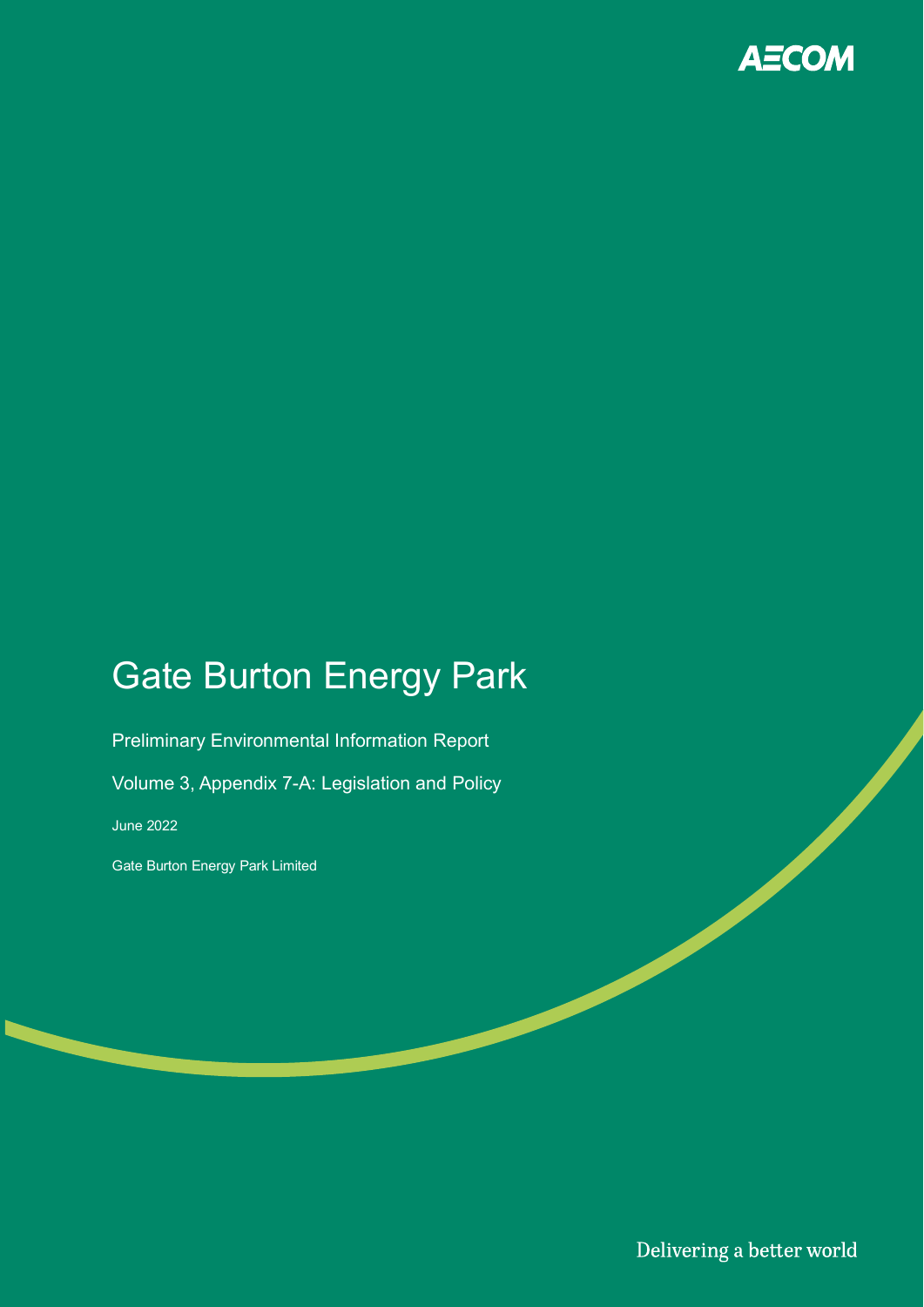

#### Quality information

**Prepared by Checked by Checked by Verified by Approved by** 

AP FL HM WB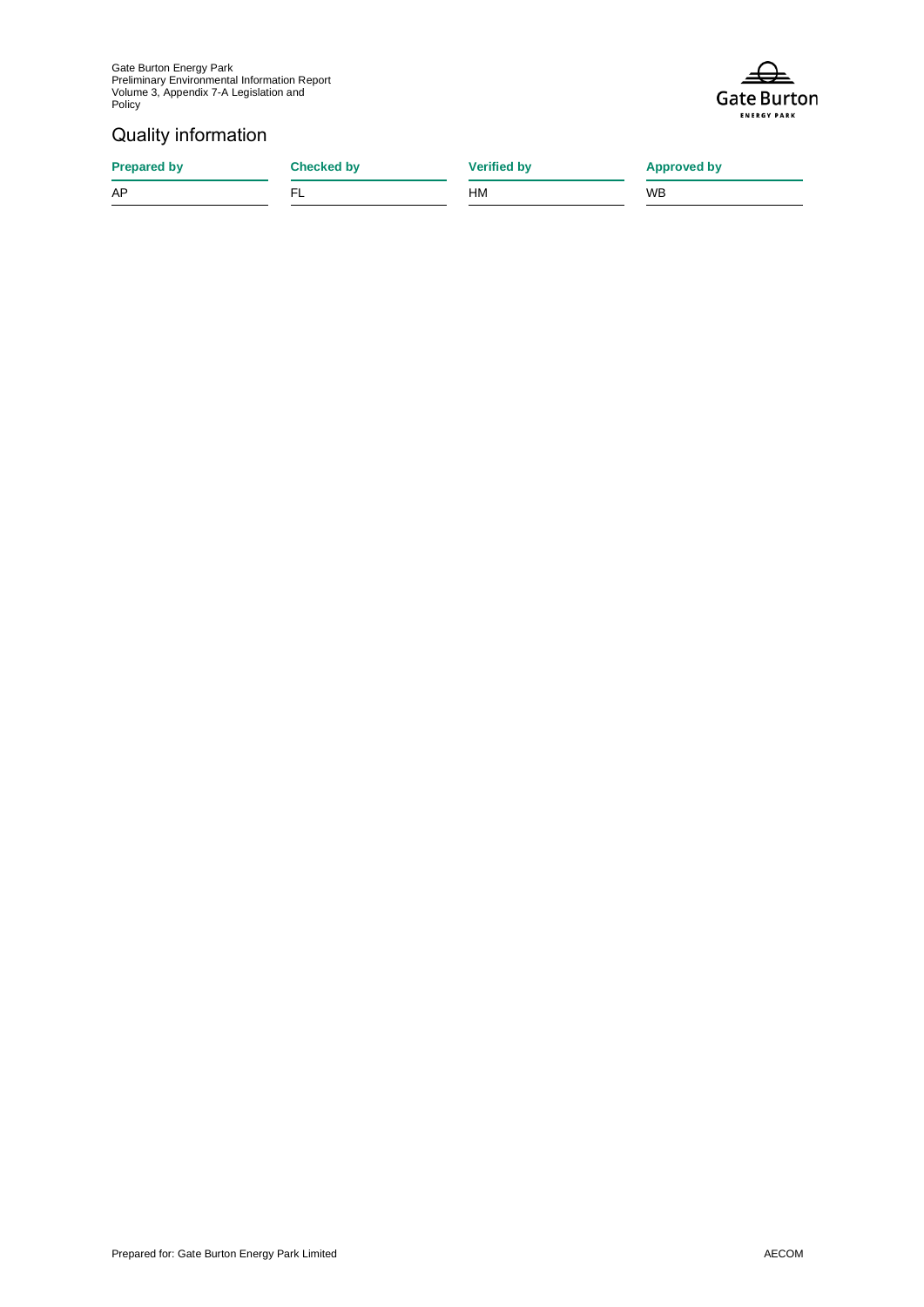Gate Burton Energy Park Preliminary Environmental Information Report Volume 3, Appendix 7-A Legislation and Policy

Prepared for:

Gate Burton Energy Park Limited



Prepared by: AECOM Limited

© 2022 AECOM Limited. All Rights Reserved.

This document has been prepared by AECOM Limited ("AECOM") for sole use of our client (the "Client") in accordance with generally accepted consultancy principles, the budget for fees and the terms of reference agreed between AECOM and the Client. Any information provided by third parties and referred to herein has not been checked or verified by AECOM, unless otherwise expressly stated in the document. No third party may rely upon this document without the prior and express written agreement of AECOM.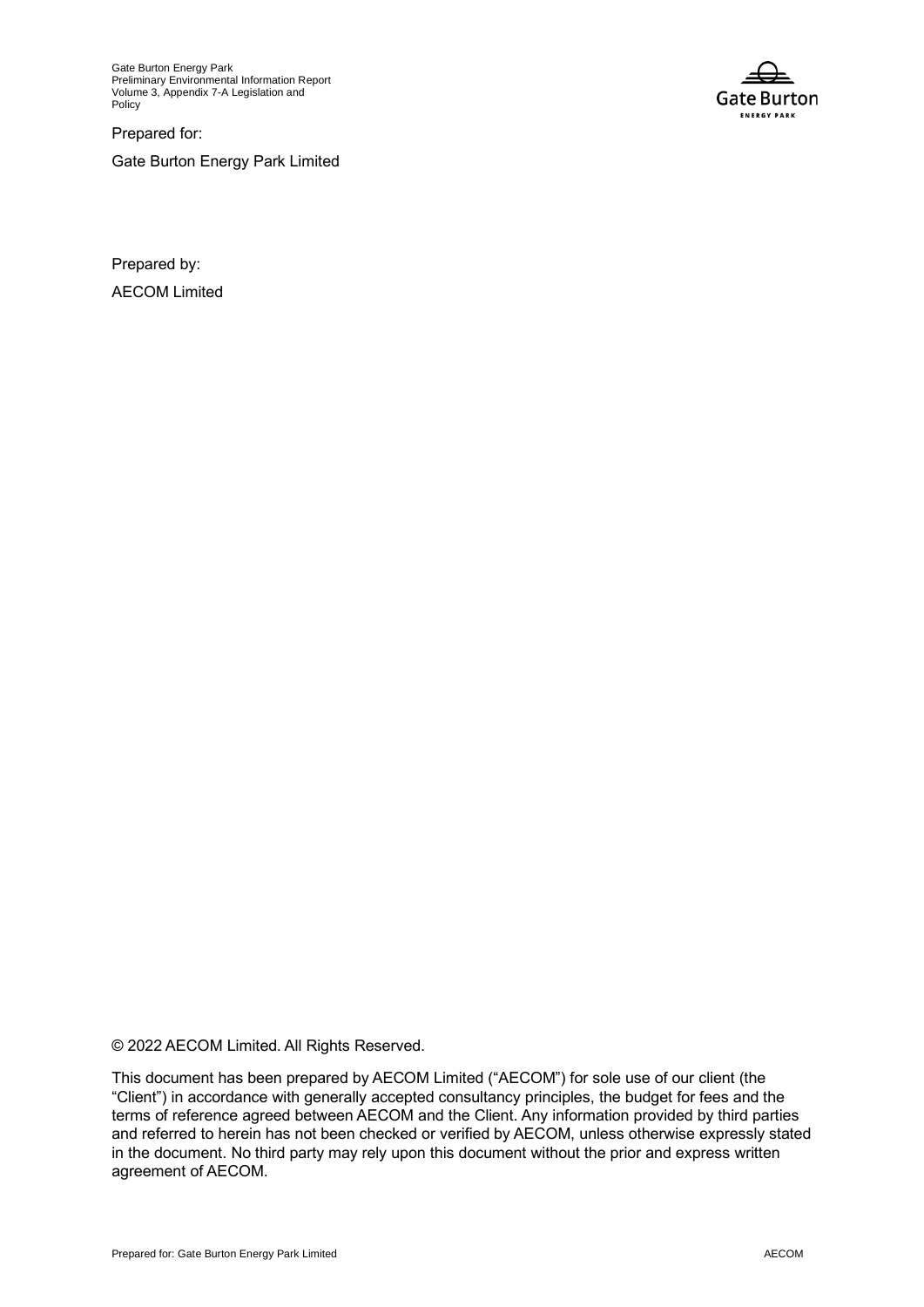

#### **Table of Contents**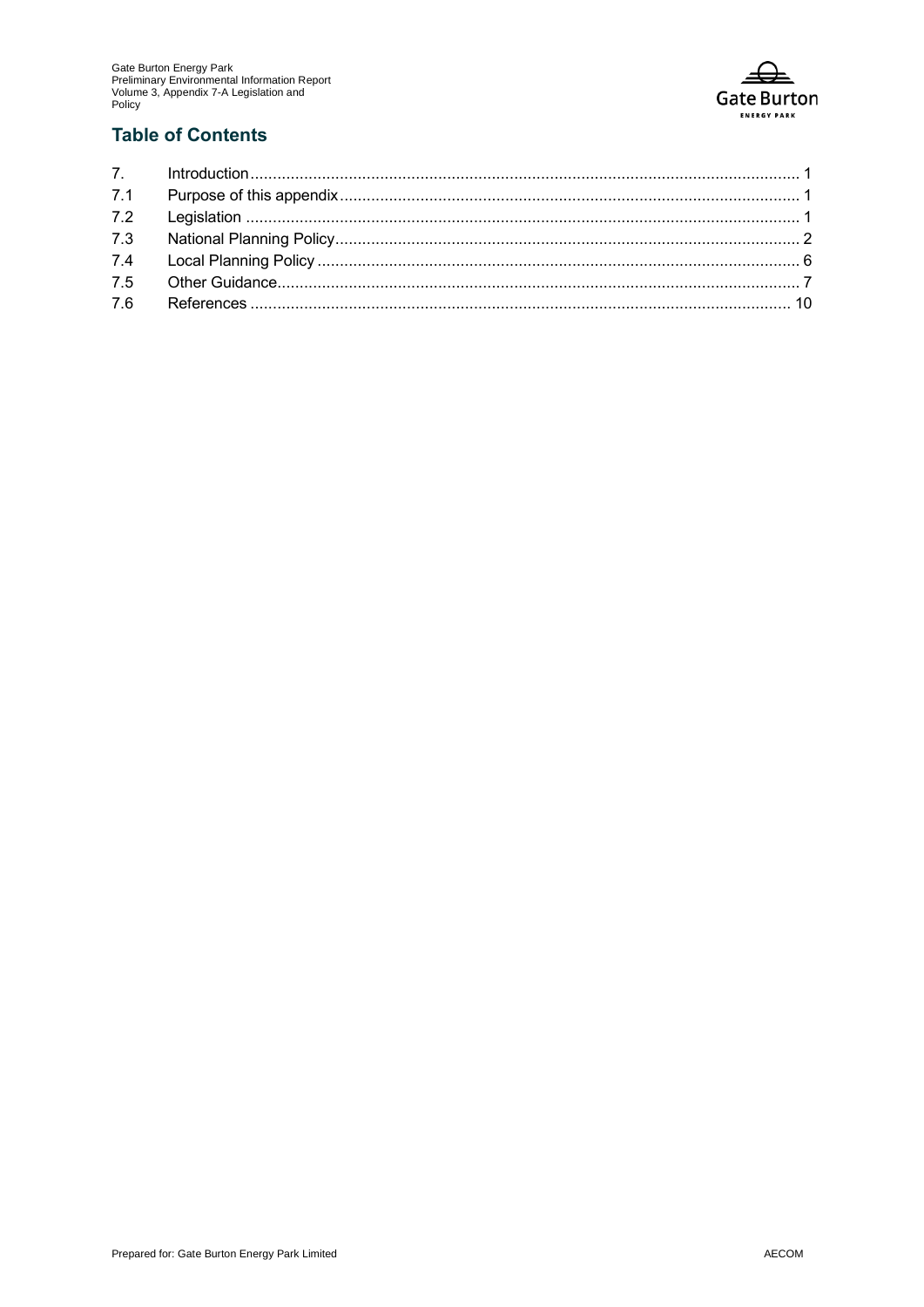

# **7. Introduction**

## **7.1 Purpose of this appendix**

- 7.1.1 This PEI Report appendix identifies and describes the legislation, policy and supporting guidance considered relevant to the assessment of the likely significant effects of the Scheme on cultural heritage.
- 7.1.2 Legislation and policy are considered at national and local levels.
- 7.1.3 This PEI Report appendix does not assess the Scheme against legislation and policy; instead the purpose of considering legislation and policy in the EIA is twofold:
	- To identify legislation and policy that could influence the determination of important heritage assets (and therefore the significance of effects) and any requirements for mitigation; and
	- To identify legislation and policy that could influence the methodology of the EIA. For example, a policy may require the assessment of an impact or the use of a specific methodology.
- 7.1.4 The following sections identify and describe the legislation, policy and supporting guidance considered specifically relevant to the cultural heritage assessment (the assessment) as presented in **PEI Report Volume 1, Chapter 7: Cultural Heritage**.

## **7.2 Legislation**

### **Ancient Monuments and Archaeological Areas Act 1979 (as amended)**

7.2.1 The Ancient Monuments and Archaeological Areas Act 1979 [\(Ref 7-1\)](#page-13-0) imposes a requirement for Scheduled Monument Consent for any works of demolition, repair, and alteration that might affect a Scheduled Monument. These sites are afforded statutory protection and Scheduled Monument Consent is required before any works are carried out which would have the effect of demolishing, destroying, damaging, removing, repairing, altering, adding to, flooding or covering up a Scheduled Ancient Monument. This Act also provides for the designation of areas of archaeological interest in which statutory provisions for access to construction sites for the purpose of carrying out archaeological works apply.

### **Planning (Listed Buildings and Conservation Areas) Act 1990**

7.2.2 The Planning (Listed Buildings and Conservation Areas) Act 1990 [\(Ref 7-2\)](#page-13-1) (excluding normal planning procedures, which are disapplied by the DCO, which if granted, would encompass all of the normal consents) requires the Secretary of State to hold a list of buildings of special architectural or historical interest, which are accorded statutory protection. In addition, it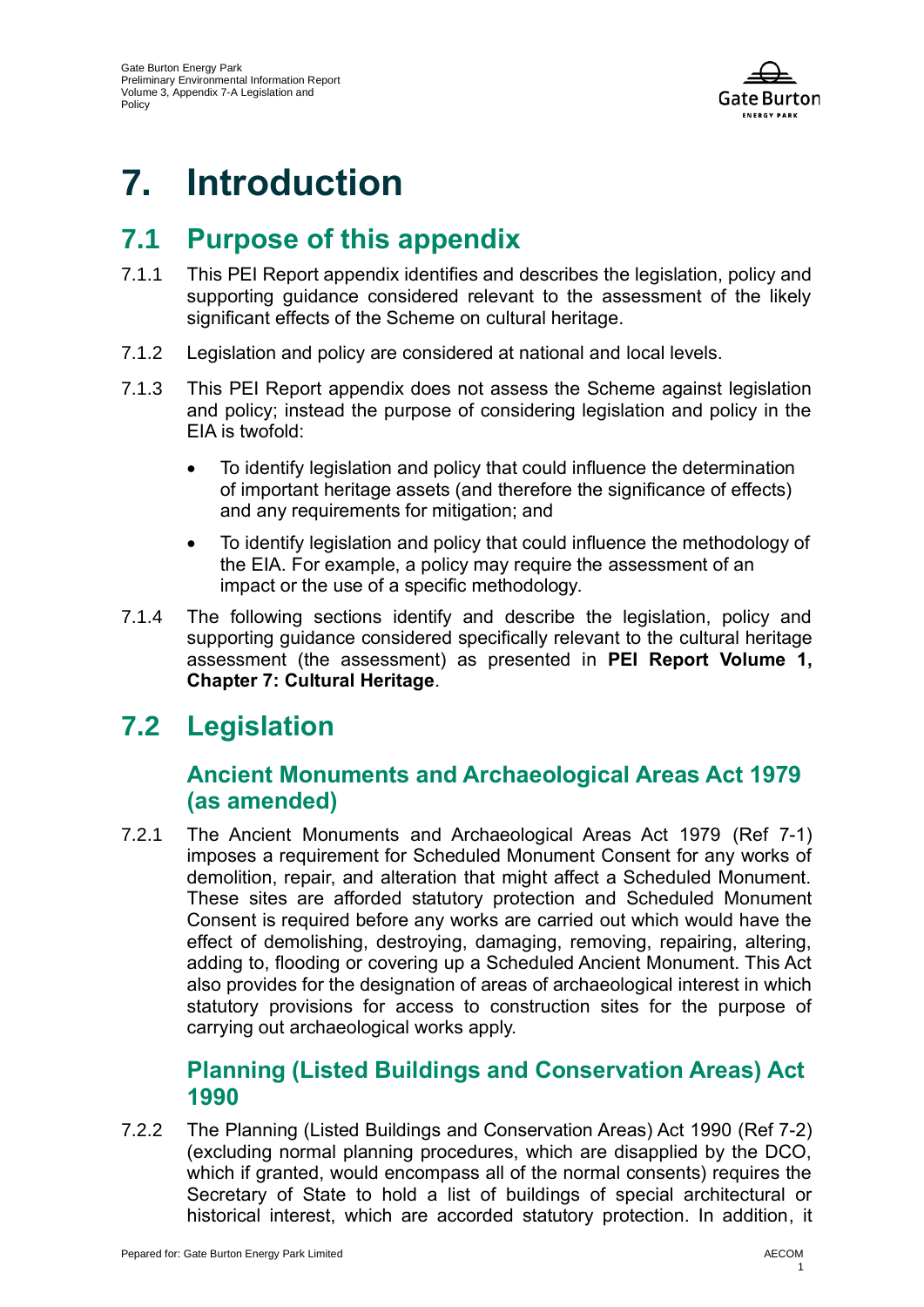

expects local planning authorities to designate conservations which are parts of their area considered to be "areas of special architectural or historic interest, the character or appearance of which it is desirable to preserve or enhance."

- 7.2.3 The Planning (Listed Buildings and Conservation Areas) Act 1990 (the Act) sets out the principal statutory provisions that must be considered in the determination of any application affecting listed buildings and conservation areas.
- 7.2.4 Section 66 of the Act states that in considering whether to grant planning permission for development which affects a listed building or its setting, the local planning authority or, as the case may be, the Secretary of State shall have special regard to the desirability of preserving the building or its setting or any features of special architectural or historic interest which it possesses. By virtue of Section 1(5) of the Act a listed building includes any object or structure within its curtilage.
- 7.2.5 Section 72 of the Act establishes a general duty on a local planning authority or the Secretary of State with respect to any buildings or other land in a Conservation Area to pay special attention to the desirability of preserving or enhancing the character or appearance of a Conservation Area.

## **The Infrastructure (Decisions) Regulations 2010**

- 7.2.6 The Infrastructure (Decisions) Regulations 2010 [\(Ref 7-3\)](#page-13-2) sets out the duties of the Secretary of State in the DCO process which include having regard to the desirability of:
	- Preserving listed buildings, their setting or any features of special architectural or historic interest which they possess;
	- Preserving or enhancing the character or appearance of conservation areas; and
	- Preserving scheduled monuments and their settings.

## **7.3 National Planning Policy**

### **National Policy Statement (NPS) for Energy EN-1 and EN-5**

- 7.3.1 The NPS EN-1 (DECC, 2011) [\(Ref 7-4\)](#page-13-3) sets out the government's overarching policy statement for energy. With regard to the Historic Environment, the NPS provides a series of requirements and recommendations for the appropriate level of assessment of energy proposals that have the potential to impact upon the historic environment, and decision-making policies. These are consistent in accordance with the polices outlined in the NPPF.
- 7.3.2 NPS EN-1 states (paragraph 5.8.17) '*Where loss of significance of any heritage asset is justified on the merits of the new development, the IPC should consider imposing a condition on the consent or requiring the*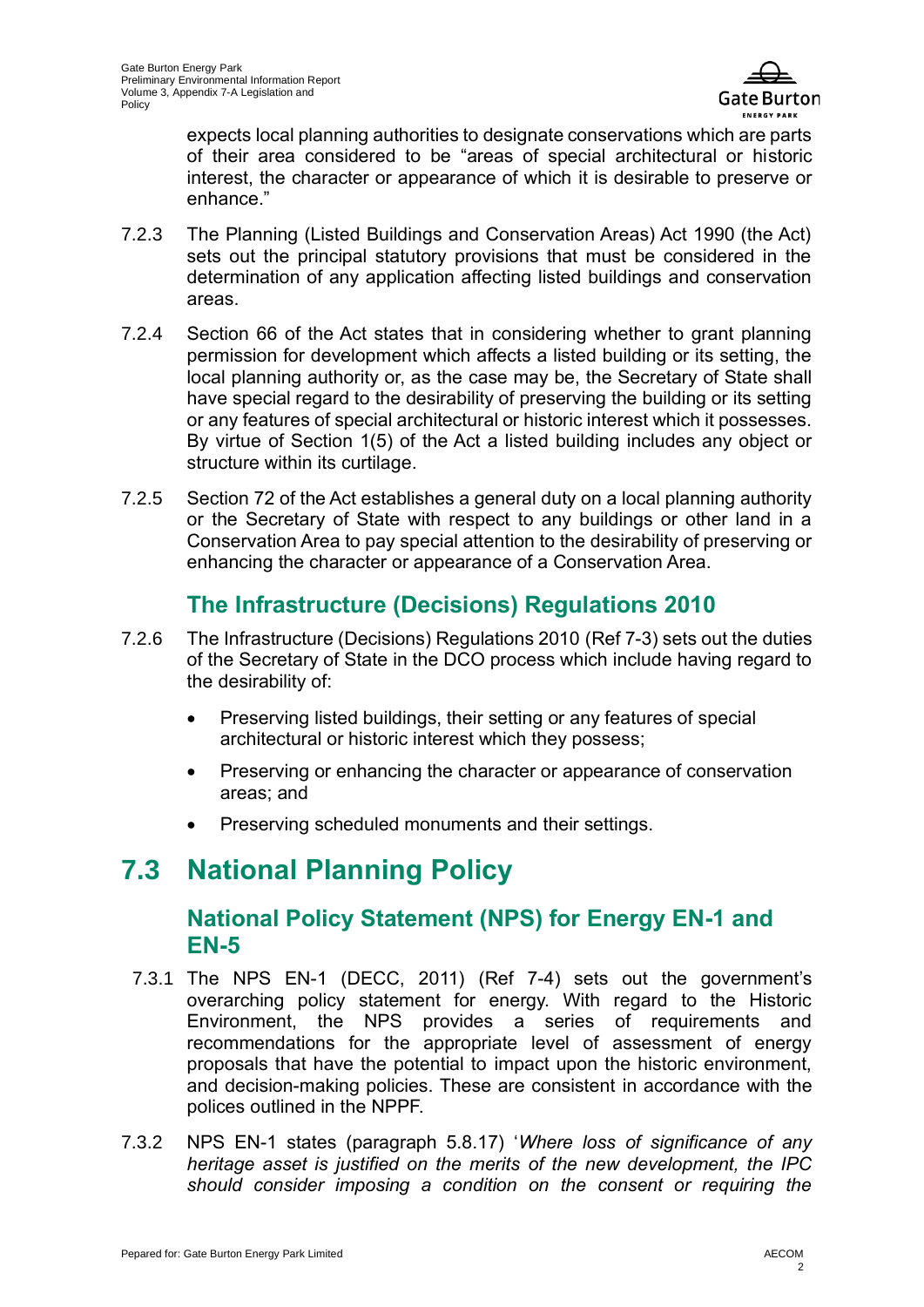

applicant to enter into an obligation that will prevent the loss occurring until it *is reasonably certain that the relevant part of the development is to proceed.*'.

- 7.3.3 Paragraph 5.8.18 notes that '*When considering applications for development affecting the setting of a designated heritage asset, the IPC should treat favourably applications that preserve those elements of the setting that make a positive contribution to, or better reveal the significance of, the asset. When considering applications that do not do this, the IPC should weigh any negative effects against the wider benefits of the application. The greater the negative impact on the significance of the designated heritage asset, the greater the benefits that will be needed to justify approval*.'.
- 7.3.4 Paragraph 5.8.22 states that 'Where the IPC considers there to be a high probability that a development site may include as yet undiscovered heritage assets with archaeological interest, the IPC should consider requirements to ensure that appropriate procedures are in place for the identification and treatment of such assets discovered during construction.'.
- 7.3.5 The NPS EN-5 (DECC, 2011) [\(Ref 7-7\)](#page-13-4) sets out the government's policy statement in regards to electricity networks infrastructure. Although there is no specific statement with regards to cultural heritage the potential effect on heritage assets from overhead lines and buried cables contribute to the consideration of the options.
- 7.3.6 Paragraph 2.8.8 states that 'Although Government expects that fulfilling this need through the development of overhead lines will often be appropriate, it recognises that there will be cases where this is not so. Where there are serious concerns about the potential adverse landscape and visual effects of a proposed overhead line, the IPC will have to balance these against other relevant factors, including the need for the proposed infrastructure, the availability and cost of alternative sites and routes and methods of installation (including undergrounding)'. It goes on to say in footnote 13 on the same page that 'Proposed underground cables do not require development consent under the Planning Act, but they may form part of a scheme of new infrastructure which is the subject of an application under the Act, and requirements or obligations regarding undergrounding may feature as a means of mitigating some of the adverse impacts of a proposal which does require and is granted development consent.'

#### **Draft National Policy Statements**

- 7.3.7 The Government is currently reviewing and updating the Energy NPSs. It is doing this in order to reflect its policies and strategic approach for the energy system that is set out in the Energy White Paper [\(Ref 7-8\)](#page-13-5), and to ensure that the planning policy framework enables the delivery of the infrastructure required for the country's transition to net zero carbon emissions. As part of the Energy NPS review process, the Government published a suite of Draft Energy NPSs for consultation on 6 September 2021. These include the following Draft NPSs, which are expected to be important and relevant to the Secretary of State's decision, and therefore will be taken into account by the EIA:
	- Draft Overarching National Policy Statement for Energy (EN-1) (Draft NPS EN-1) [\(Ref 7-8\)](#page-13-5);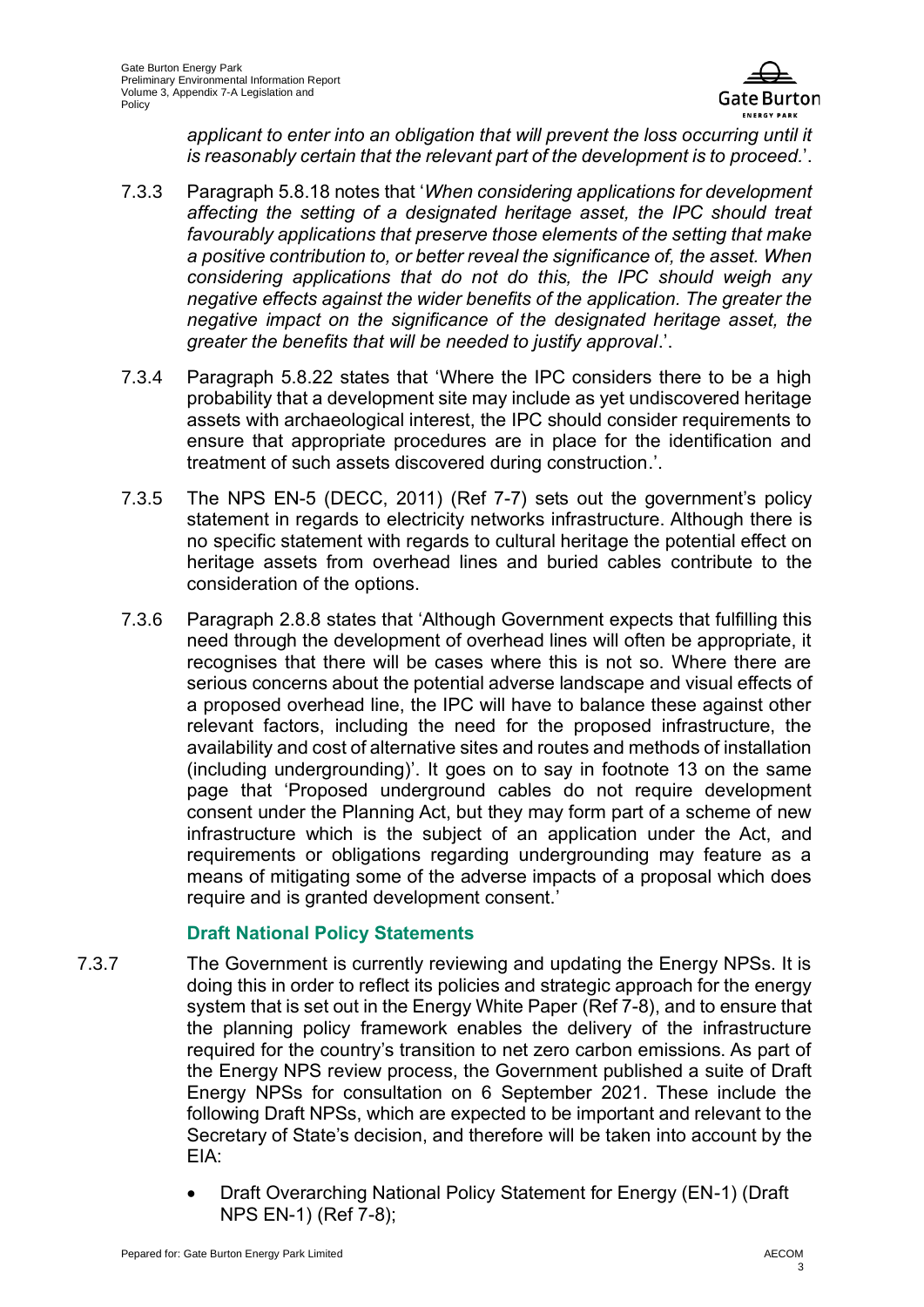

- Draft National Policy Statement for Renewable Energy Infrastructure (EN-3) (Draft NPS EN-3) [\(Ref 7-9\)](#page-13-6); and
- Draft National Policy Statement for Electricity Networks Infrastructure (EN-5) [\(Ref 7-7\)](#page-13-4).

#### **National Planning Policy Framework**

- 7.3.8 The NPPF (Ministry of Housing, Communities and Local Government, 2021) [\(Ref 7-10\)](#page-13-7) sets out the Government's planning policies for England and how these should be applied to contribute to the achievement of sustainable development. While the EIA methodology forms part of a separate planning regime, the planning decision still takes account of national guidance. As such, it important to understand where the development fits within this.
- 7.3.9 Section 16 of the NPPF deals specifically with the historic environment. Where changes are proposed, the NPPF sets out a clear framework to ensure that heritage assets are conserved, and where appropriate enhanced, in a manner that is consistent with their significance.
- 7.3.10 The NPPF sets out the importance of being able to assess the significance of heritage assets that may be affected by a development. Significance is defined in Annex 2 as being the, "*value of a heritage asset to this and future generations because of its heritage interest. That interest may be archaeological, architectural, artistic or historic*". Significance is not only derived from an asset's physical presence, but also from its setting. The setting of a heritage asset is defined in Annex 2 as, "*the surroundings in which a heritage asset is experienced. Its extent is not fixed and may change as the asset and its surroundings evolve*".
- 7.3.11 Paragraph 194 of the NPPF states that "*in determining applications, local planning authorities should require an applicant to describe the significance of any heritage assets affected, including any contribution made by their setting. The level of detail should be proportionate to the assets' importance and no more than is sufficient to understand the potential impact of the proposal on their significance*". Similarly, paragraph 195 includes a requirement on local planning authorities, having assessed the particular significance of any heritage asset that may be affected by a proposal, to take this into account when considering the impact of a proposal on a heritage asset.
- 7.3.12 In determining planning applications, local planning authorities should take account of the following points:
	- The desirability of sustaining and enhancing the significance of heritage assets and putting them to viable uses consistent with their conservation;
	- The positive contribution that conservation of heritage assets can make to sustainable communities including their economic vitality; and
	- The desirability of new development making a positive contribution to local character and distinctiveness (paragraph 197).
- 7.3.13 Paragraphs 199 to 203 of the NPPF introduce the concept that heritage assets can be harmed or lost through alteration, destruction or development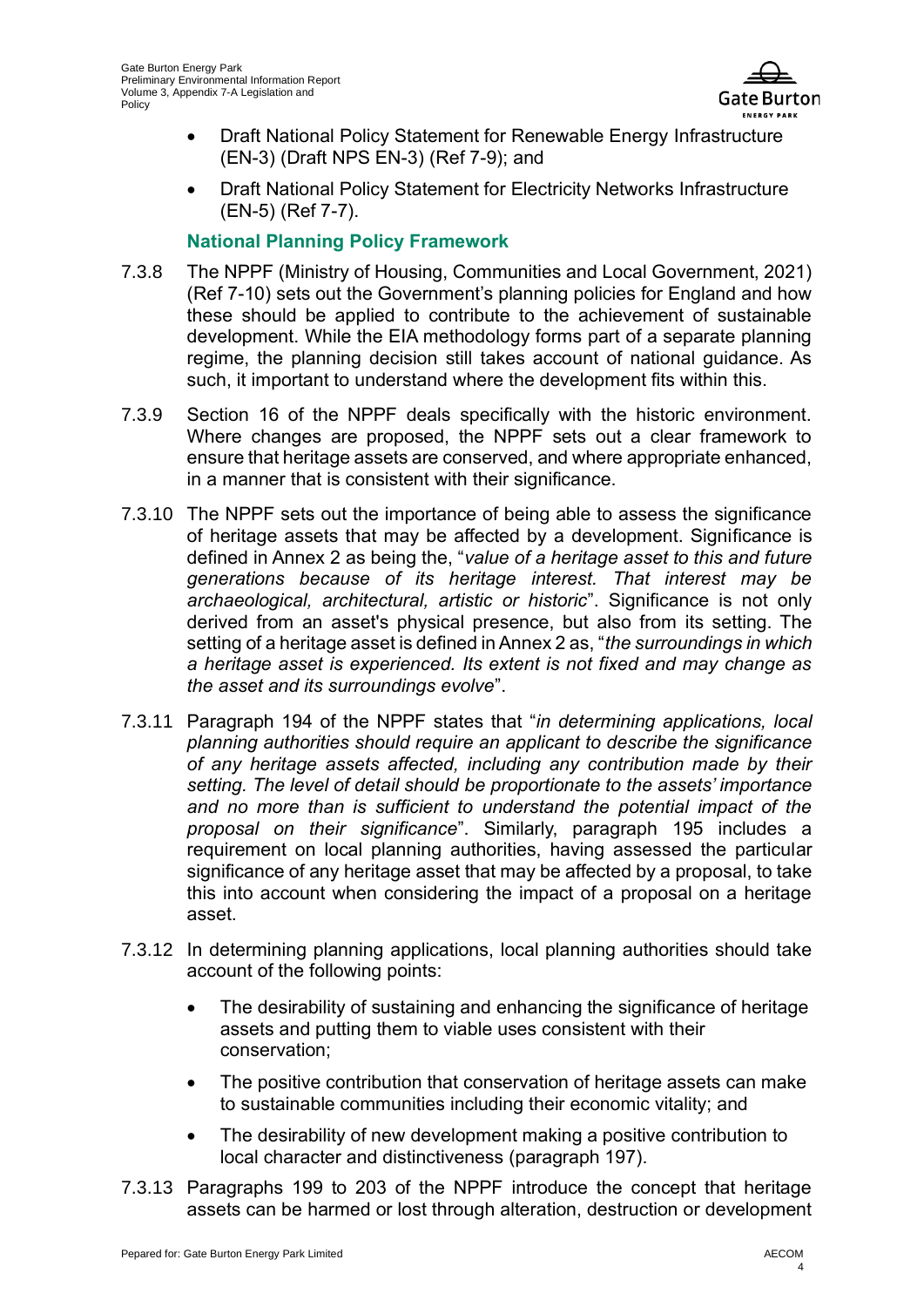

within their setting. This harm ranges from less than substantial through to substantial. With regard to designated assets, paragraph 199 states that great weight should be placed on its conservation, irrespective of whether any potential harm is considered to be substantial or less than substantial. The paragraph goes further to say that the more important the asset, the greater the weight should be on its conservation. In paragraph 200, a distinction is made in respect of those assets of the highest significance (e.g. scheduled monuments, Grade I and Grade II\* listed buildings) where substantial harm to or loss should be wholly exceptional.

- 7.3.14 Paragraph 201 states that in instances where development would cause substantial harm to or total loss of significance of a designated asset, consent should be refused unless it can be demonstrated that it is necessary to achieve substantial public benefits that outweigh that harm or loss. Paragraph 202 says in instances where development would cause less than substantial harm to the significance of a designated asset, the harm should be weighed against the public benefits of the proposal to provide a balanced judgement.
- 7.3.15 With regard to non-designated assets, paragraph 203 states that the effect of the application on the significance of the asset should be taken into account in determining the application. A balanced judgement will be required having regard to the scale of any harm or loss and the significance of the heritage asset.

#### **National Planning Practice Guidance**

- 7.3.16 The Planning Practice Guidance (PPG; MHCLG 2019b) [\(Ref 7-11\)](#page-13-8) provides further advice and guidance that expands the policy outlined in the NPPF. It expands on terms such as 'significance' and its importance in decision making. The PPG clarifies that being able to properly assess the nature, extent and the importance of the significance of the heritage asset and the contribution of its setting, is crucial to understanding the potential impact and acceptability of development proposals (paragraph 007 Reference ID: 18a-007-20190723).
- 7.3.17 The PPG states that in relation to setting a thorough assessment of the impact on setting needs to take in to account, and be proportionate to, the significance of the heritage asset under consideration and the degree to which proposed changes enhance or detract from that significance and the ability to appreciate it (Paragraph 013 Reference ID: 18a-013-20190723).
- 7.3.18 The PPG discusses how to assess if there is substantial harm. It states that what matters in assessing if a proposal causes substantial harm is the impact on the significance of the asset. It is the degree of harm to the asset's significance rather than the scale of the development that is to be assessed (Paragraph 018 Reference ID: 18a-018-20190723).
- 7.3.19 The NPPF indicates that the degree of harm should be considered alongside any public benefits that can be delivered by development. The PPG states that these benefits should flow from the proposed development and should be of a nature and scale to be of benefit to the public and not just a private benefit and would include securing the optimum viable use of an asset in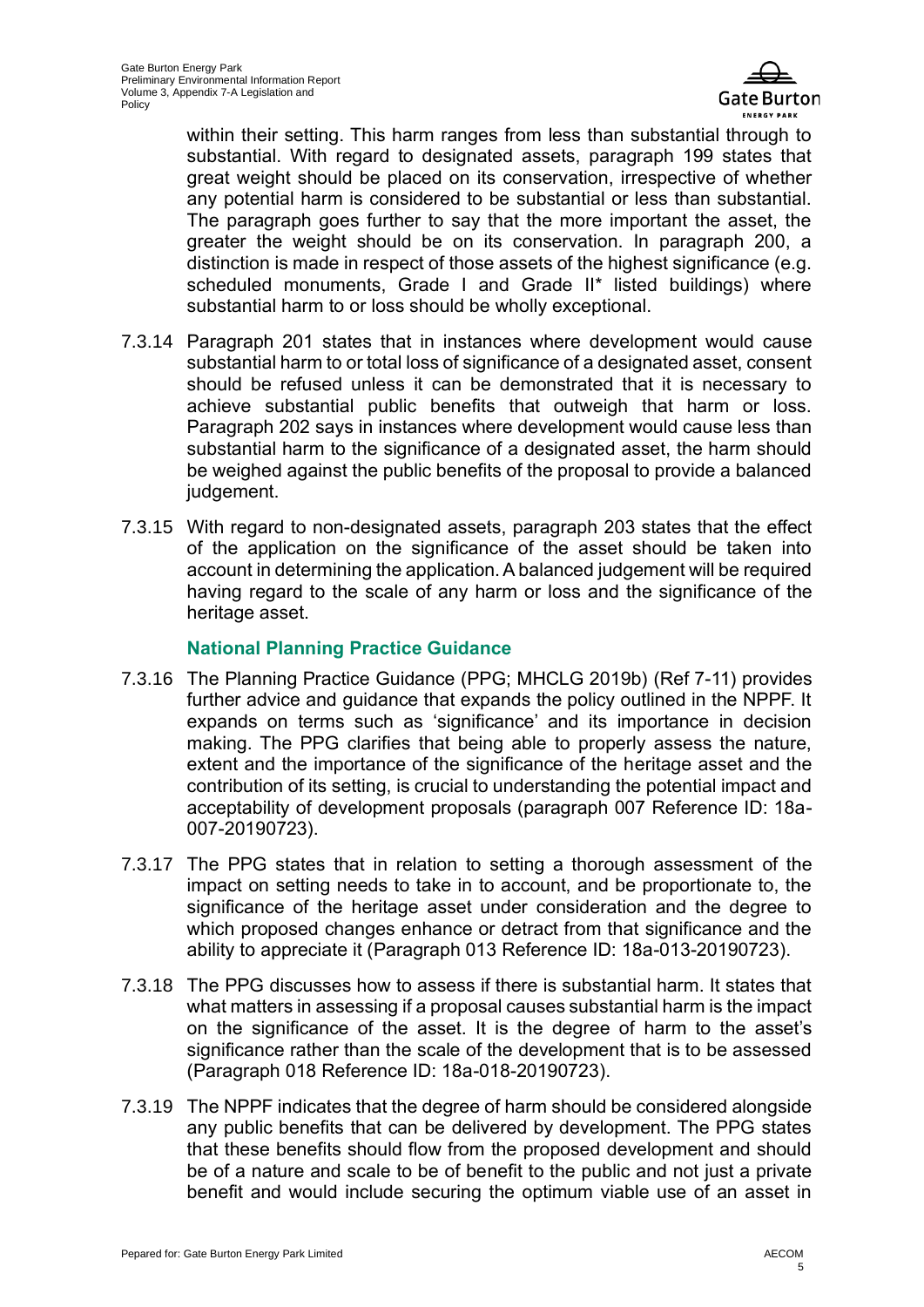

support of its long-term conservation (Paragraph 020 Reference ID: 18a-020- 20190723).

## **7.4 Local Planning Policy**

## **Central Lincolnshire Local Plan 2012 – 2036 (2017)**

- 7.4.1 The Central Lincolnshire Local Plan 2012-2036 [\(Ref 7-12\)](#page-13-9) was adopted by the Central Lincolnshire Joint Strategic Planning Committee (CLJSPC) on 24 April 2017 (CLJSPC, 2017).
- 7.4.2 The strategy for the historic environment is achieved through the implementation of Policy LP25. The key points are:
	- In instances where a development proposal would affect the significance of a heritage asset (whether designated or nondesignated), including any contribution made by its setting, the applicant will be required to undertake the following, in a manner proportionate to the asset's significance:
		- Describe and assess the significance of the asset, including its setting, to determine its architectural, historical or archaeological interest; and
		- Identify the impact of the proposed works on the significance and special character of the asset, including its setting; and
		- Provide a clear justification for the works, especially if these would harm the significance of the asset, including its setting, so that the harm can be weighed against public benefits.
	- Development affecting archaeological remains, whether known or potential, designated or undesignated, should take every practical and reasonable step to protect and, where possible, enhance their significance;
	- Planning applications for such development should be accompanied by an appropriate and proportionate assessment to understand the potential for and significance of remains, and the impact of development upon them;
	- If initial assessment does not provide sufficient information, developers will be required to undertake field evaluation in advance of determination of the application. This may include a range of techniques for both intrusive and non-intrusive evaluation, as appropriate to the site; and
	- Wherever possible and appropriate, mitigation strategies should ensure the preservation of archaeological remains in-situ. Where this is either not possible or not desirable, provision must be made for preservation by record according to an agreed written scheme of investigation submitted by the developer and approved by the planning authority.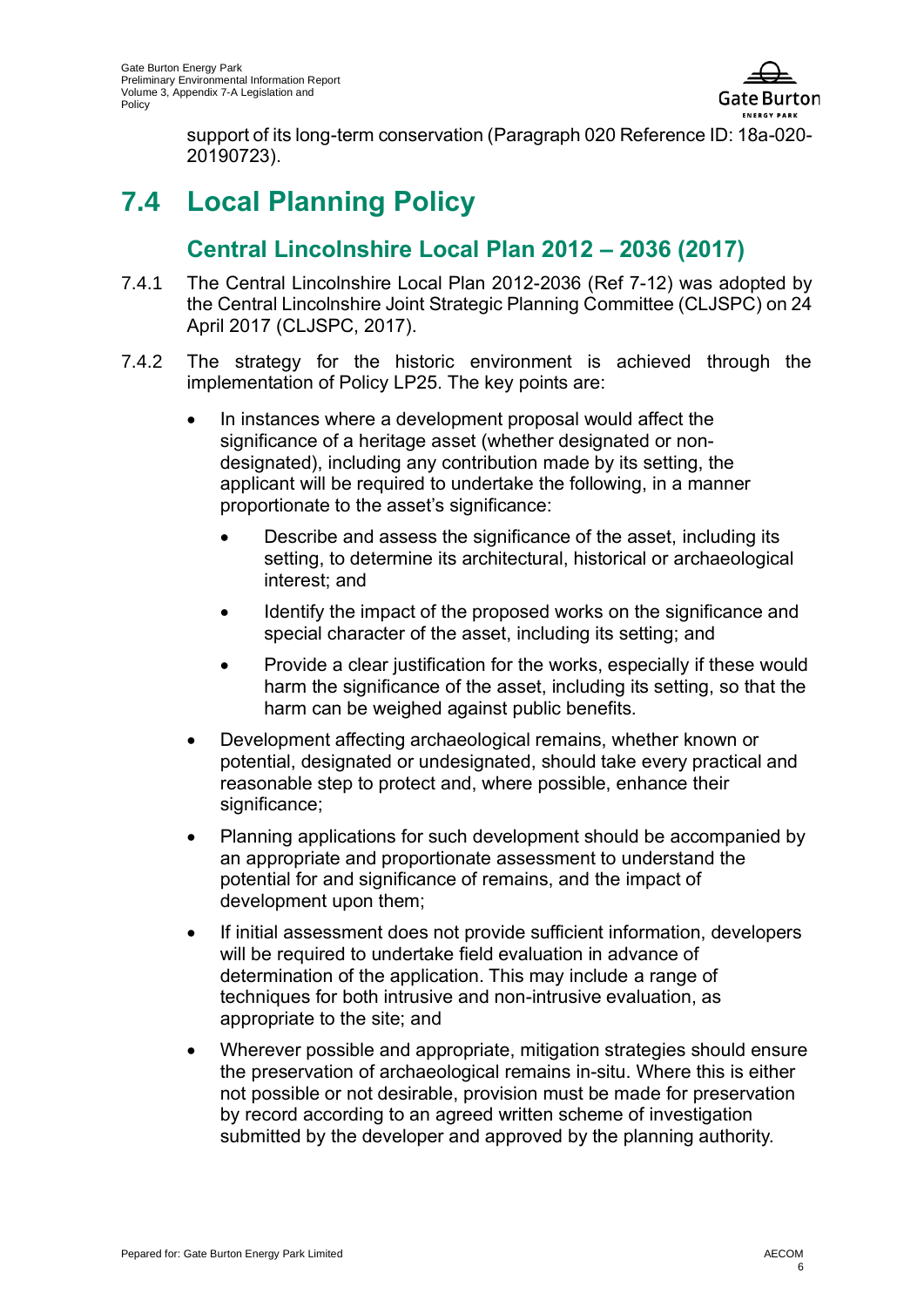

## **Central Lincolnshire Draft Local Plan 2021**

- 7.4.3 The Central Lincolnshire Draft Local Plan 2021 [\(Ref 7-13\)](#page-13-10) is proposed to replace the Local Plan adopted in 2017. The Draft Local Plan has been under public consultation in 2021 and the updated local plan will be submitted to the CLJSPC in early 2022 before the second round of public consultation and submission to the planning inspectorate. As an emerging plan, the policies within it can hold weight in planning decisions.
- 7.4.4 Policy S56: The Historic Environment outlines the committee's strategy to protect and conserve the historic environment of Central Lincolnshire and, at the time of writing, includes the same points as those outlined for Policy LP25 of the adopted Local Plan.

### **Bassetlaw Core Strategy and Development Management Policies DPD (2011)**

- 7.4.5 Bassetlaw Core Strategy & Development Management Policies DPD (Bassetlaw District Council, 2011) (Ref 7-12) was adopted by Bassetlaw District Council on 22 December 2011. The strategy for the historic environment is achieved through the implementation of Policy DM8: The Historic Environment. The key points are:
	- Support will be given to development proposals or regeneration schemes (particularly in central Worksop, Retford and Tuxford) that protect and enhance the historic environment;
	- Such proposals must recognise the significance of heritage assets as a central part of the development; and
	- There will be a presumption against development, alteration, advertising or demolition that will be detrimental to the significance of a heritage asset.
- 7.4.6 The setting of an asset is an important aspect of its special architectural or historic interest and proposals that fail to preserve or enhance the setting of a heritage asset will not be supported.

## **7.5 Other Guidance**

## **Historic England**

- 7.5.1 Historic England has published a series of Good Practice Advice (GPA) of which those of most relevance to this appraisal are *GPA2 - Managing Significance in Decision-taking* (2015) [\(Ref 7-15\)](#page-13-11) , *GPA3 - The Setting of Heritage Assets* (2nd Edition) (2017) [\(Ref 7-16\)](#page-13-12), *Advice Note 12 Statements of Heritage Significance* (2019) [\(Ref 7-17\)](#page-13-13), and *Advice Note 15 Commercial Renewable Energy Development and the Historic Environment* (2021) [\(Ref](#page-13-14)  [7-18\)](#page-13-14). The Historic England guidance on Decisions-taking for Sites under Development (Ref 7-19).
- 7.5.2 GPA2 emphasises the importance of having a knowledge and understanding of the significance of heritage assets likely to be affected by the development and that the "first step for all applicants is to understand the significance of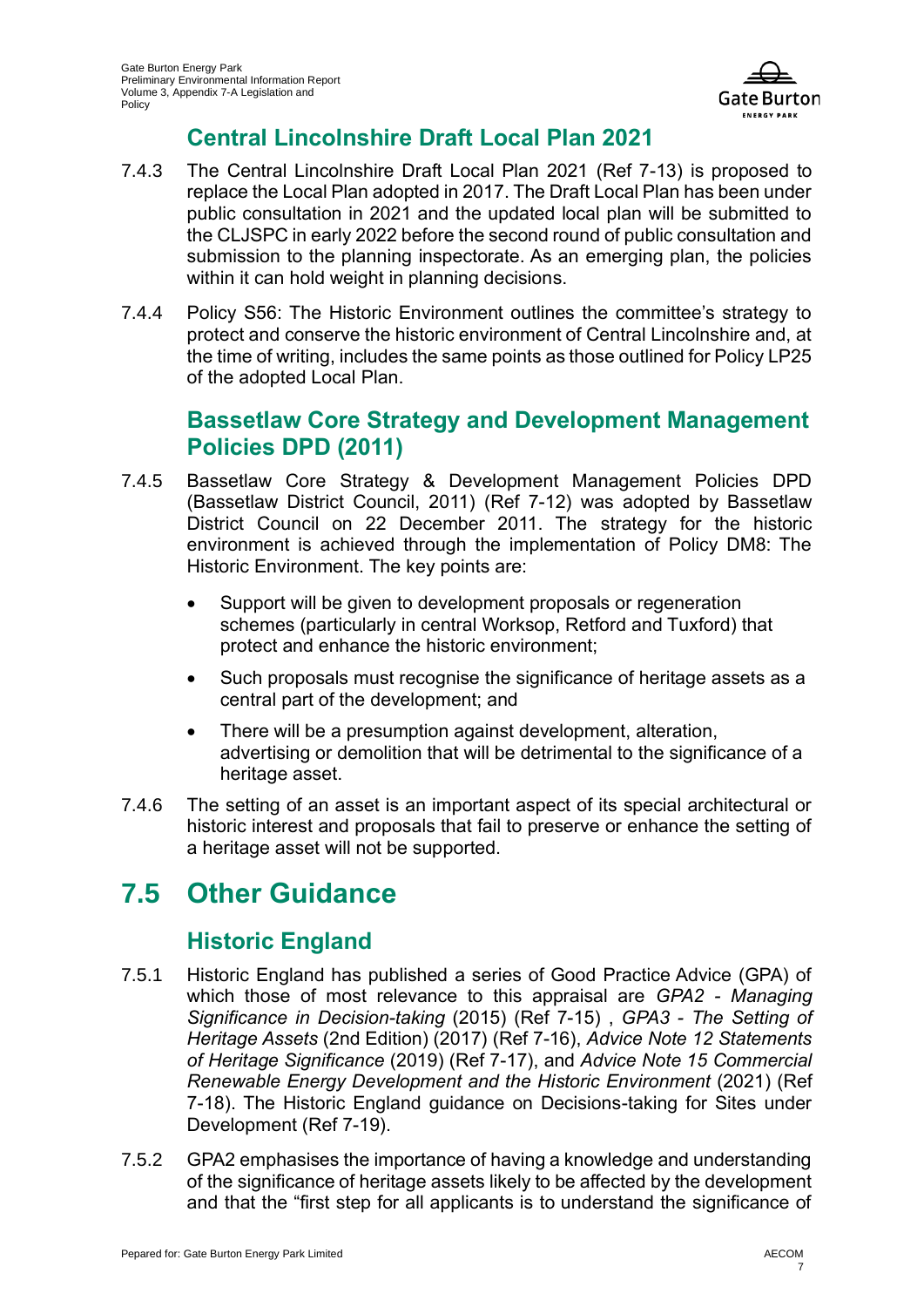

any affected heritage asset and, if relevant the contribution of its setting to its significance" (paragraph 4). Early knowledge of this information is also useful to a local planning authority in pre-application engagement with an applicant and ultimately in decision making (paragraph 7).

- 7.5.3 GPA3 provides on understanding setting, and how it may contribute to the significance of heritage assets and allow that significance to be appreciated. The document also provides advice on how views contribute to setting. Paragraph 8 of the advice note confirms that the extent of the setting, as defined in the NPPF, is not fixed and may change as the asset and its surroundings evolve. Paragraph 9 states that although the setting is not itself a heritage asset, nor a heritage designation, land comprising a setting may itself be designated. The concept of a 'core', 'wider' and 'extended' setting is introduced in the same paragraph (under the section on Designated Views); however, it is acknowledged that there is no formal definition for these terms, and they will only apply in certain cases.
- 7.5.4 Advice Note 12 outlines a recommended approach to assessing the significance of heritage assets in line with the requirements of NPPF. It includes a suggested reporting structure for a 'Statement of Heritage Significance', as well as guidance on creating a statement that is proportionate to the asset's significance and the potential degree of impact of a proposed development. The Advice Note also offers an interpretation of the various forms of heritage interest that an asset can possess, based on the terms provided in the NPPF Glossary (Annex 2: Glossary); namely archaeological, architectural and artistic, and historic.
- 7.5.5 Advice Note 15 explains how the historic environment should be taken fully into account during the planning and delivery of commercial renewable energy developments in line with national policy. It reiterates the content of other advice notes in terms of understanding the significance of assets and the contribution that their setting makes to significance in order to assess impact and consider ways to minimise harm. It encourages the use of photomontages to inform assessments of potential impact on the setting of heritage assets, but also notes how Landscape and Visual Impact Assessment is different from an assessment of setting. In relation to proposed solar farm developments the guidance highlights the potential for impacts to below ground archaeological assets and impacts through change to the setting of heritage assets. It notes that mitigation measures such as consideration of different foundation designs and technologies, and the use of tree and hedge planting to screen the development should be considered.
- 7.5.6 The historic England guidance on decision making for sites under development (Ref 7-19) is advice for developers and the planning authority on projects where the intention is to retain and protect archaeological sites within a development site. It has particular focus on waterlogged archaeological sites.

### **Chartered Institute for Archaeologists**

7.5.7 The baseline assessment has been undertaken in accordance with guidance published by the Chartered Institute for Archaeologists (CIfA), specifically the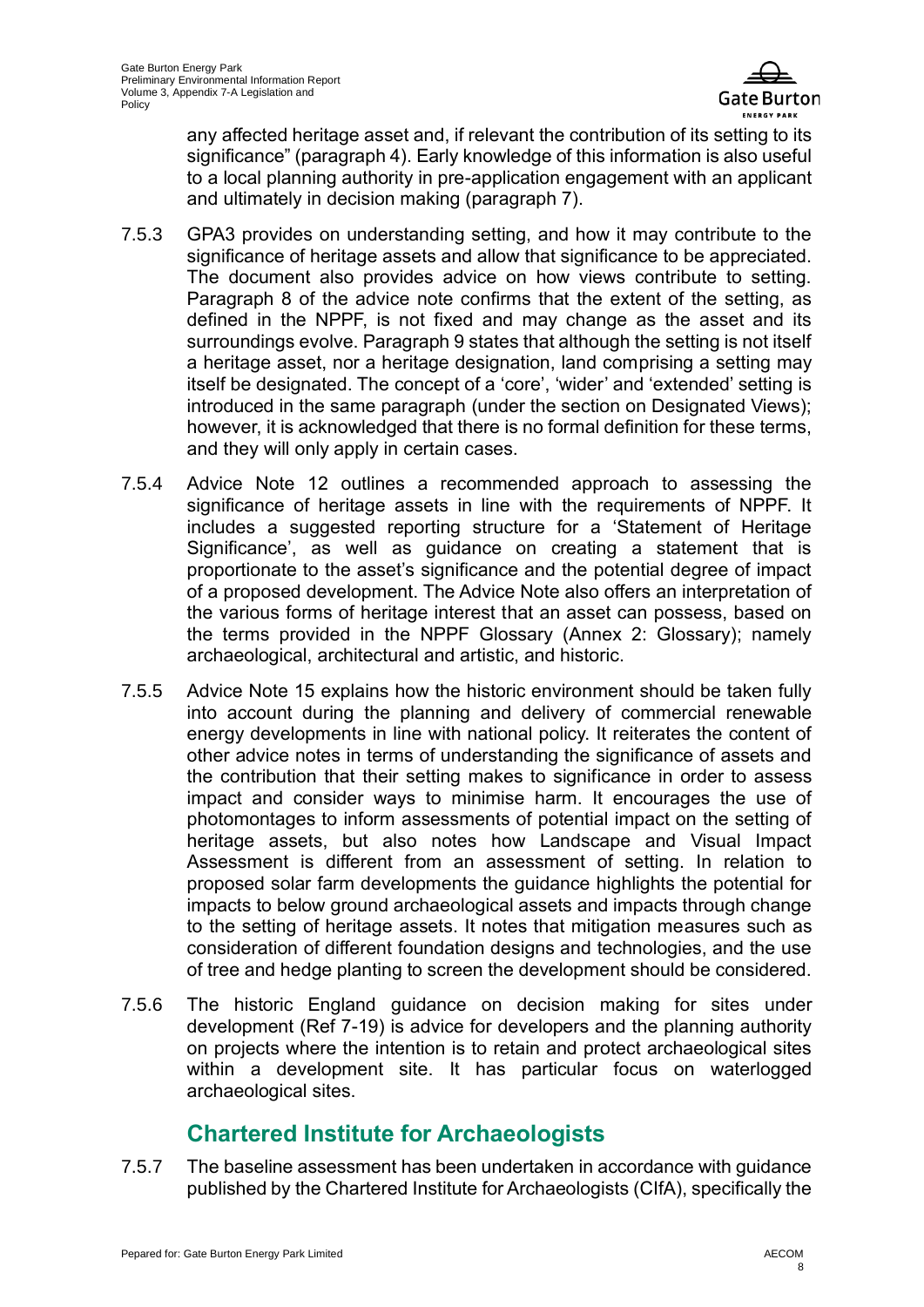

*Standard and Guidance for Historic Environment Desk-Based Assessment*  [\(Ref 7-20\)](#page-13-15) and the *Code of Conduct* [\(Ref 7-21\)](#page-13-16).

### **IEMA Principles of Cultural Heritage Assessment in the UK**

- 7.5.8 Principles of Cultural Heritage Impact Assessment in the UK [\(Ref 7-22\)](#page-13-17) is a guide to good practice in cultural heritage impact assessment published jointly by the Institute of Environmental Management and Assessment (IEMA), the Institute of Historic Building Conservation (IHBC) and the Chartered Institute for Archaeologists (CIfA). The document provides guidance on understanding cultural heritage assets and evaluating the consequences of change.
- 7.5.9 Understanding cultural heritage assets is split into three stages: Description, Significance and Importance. The description arrives at a factual statement that establishes the nature of the asset. The heritage values of the asset are then analysed (the guidance stresses that these include but are not limited to aesthetic, historic, scientific, social or spiritual values) and a statement of cultural significance given. Finally, the importance of the asset is assessed, and a conclusion drawn as to the level of protection that the asset merits in planning policy and cultural heritage legislation. The guidance notes that unlike cultural significance, importance is scaled and can be described as high, medium or low.
- 7.5.10 The process of evaluating the consequences of change is split into three stages: understanding change, assessing impact and weighting the effect. All aspects of a proposal that have the ability to change a cultural heritage asset or its setting are first explained. If these changes affect the cultural significance of the asset, the resulting impact (which could be positive or negative) and its magnitude is then assessed. The effect is a combination of the magnitude of the impact and the cultural heritage asset's importance and the scale of the effect will determine by how much the issue should influence the design of the proposal and whether the proposal is acceptable and will be permitted.